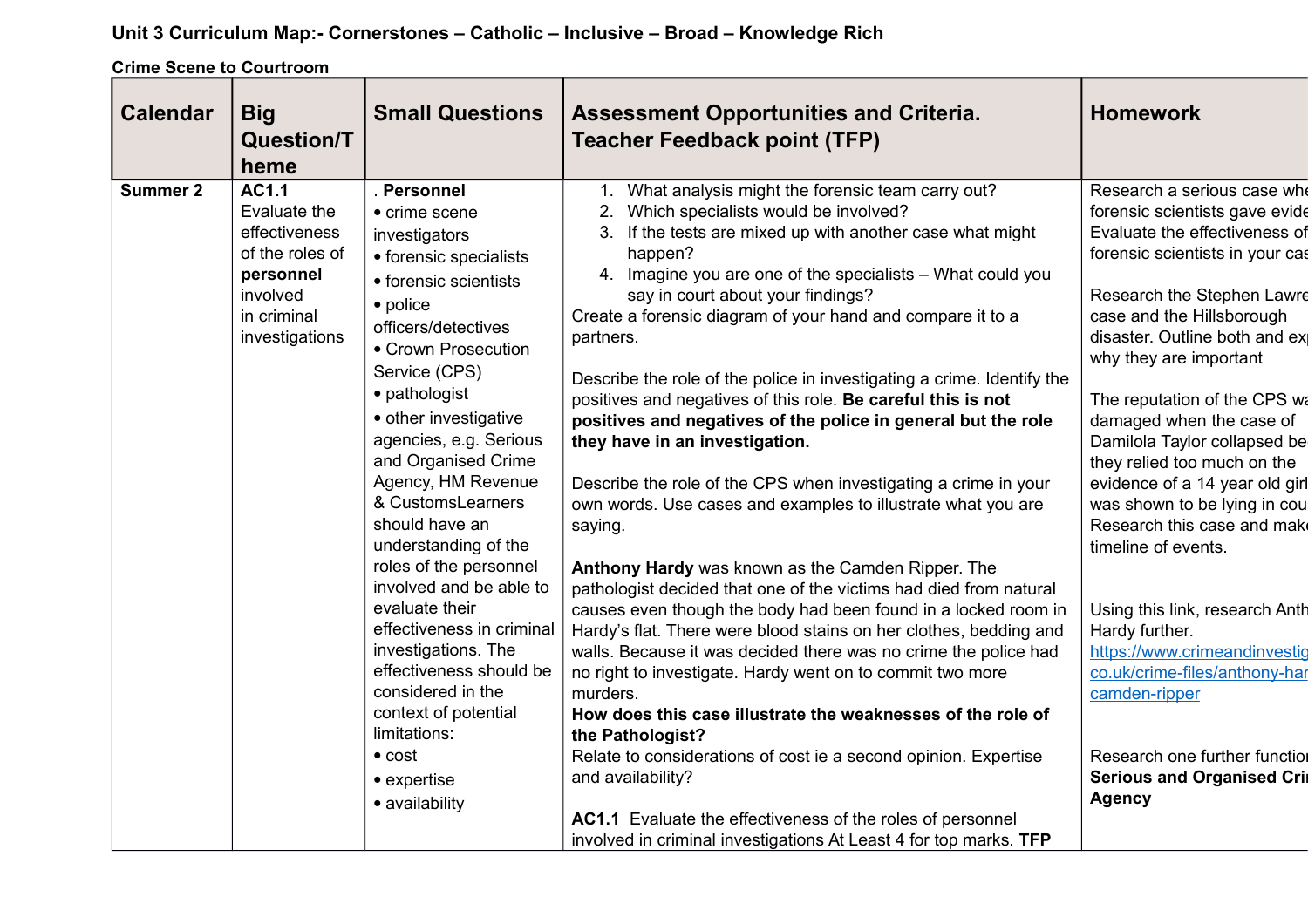|                 | AC1.2 Assess<br>the usefulness<br>οf<br>investigative<br>techniques in<br>criminal<br>investigations | <b>Techniques</b><br>• forensic<br>• surveillance<br>techniques<br>• profiling techniques<br>• use of intelligence<br>databases, e.g.<br>National<br><b>DNA Database</b><br>• interview<br>$\circ$ eye witnesses<br>$\circ$ other witnesses, e.g.<br>experts<br>• observation, etc.<br><b>Criminal</b><br>investigations<br>• situations<br>$\circ$ crime scene<br>$\circ$ laboratory<br>$\circ$ police station<br>$\circ$ 'street'<br>• types of crime<br>$\circ$ violent crime<br>$\circ$ e-crime<br>$\circ$ property crime<br>Learners should have<br>an understanding of the<br>range of techniques<br>and assess their<br>effectiveness in a range<br>of different types of<br>criminal investigations. | Assess the usefulness of Data Bases and DNA evidence in an<br>investigation. Remember to refer to positives and limitations in<br>your answer.<br>Assess the usefulness of surveillance evidence in an<br>investigation. Remember to refer to positives and limitations in<br>your answer.<br>Assess the usefulness of profiling techniques evidence in an<br>investigation. Remember to refer to positives and limitations in<br>your answer.<br>AC1.2 Assess the usefulness of investigative techniques in<br>criminal investigations. TFP | Research the murder case of<br>Melanie Road and find out ho<br>DNA solved a 32 year old col<br>case.<br>Imagine you are a senior offic<br>building a case against a terr<br>suspect. Outline how you wo<br>this, what evidence you woul<br>gather and what investigation<br>techniques you would use.<br>Watch any criminal minds ep<br>Identify the stages in profiling<br>application of the profile to th<br>investigation.<br><b>Research and explain Thre</b><br>possible Expert Witnesses.<br>can use those discussed in<br>knowledge phase but you r<br>explain them in more detail |
|-----------------|------------------------------------------------------------------------------------------------------|--------------------------------------------------------------------------------------------------------------------------------------------------------------------------------------------------------------------------------------------------------------------------------------------------------------------------------------------------------------------------------------------------------------------------------------------------------------------------------------------------------------------------------------------------------------------------------------------------------------------------------------------------------------------------------------------------------------|----------------------------------------------------------------------------------------------------------------------------------------------------------------------------------------------------------------------------------------------------------------------------------------------------------------------------------------------------------------------------------------------------------------------------------------------------------------------------------------------------------------------------------------------|--------------------------------------------------------------------------------------------------------------------------------------------------------------------------------------------------------------------------------------------------------------------------------------------------------------------------------------------------------------------------------------------------------------------------------------------------------------------------------------------------------------------------------------------------------------------------------------------|
| <b>Autumn 1</b> | AC1.3 Explain<br>how evidence<br>IS.<br>processed                                                    | <b>Types of evidence</b><br>• physical evidence<br>• testimonial evidence<br><b>Process</b><br>• collection<br>• transfer<br>$\bullet$ storage                                                                                                                                                                                                                                                                                                                                                                                                                                                                                                                                                               | Explain the rules of evidence. Link these to why the Lizzie<br>evidence in the Stagg case ruled inadmissible. Stag was arrested<br>for murder as a result of a honey trap set up by the police. Lizzie<br>was the police officer involved.<br>AC1.3 Explain how evidence is processed TFP                                                                                                                                                                                                                                                    | Research who is a vulnerable<br>witness. Explain how these<br>individuals would be viewed<br>it comes to giving evidence in<br>court. Link to the rules of<br>testimony we have been look<br>at.                                                                                                                                                                                                                                                                                                                                                                                           |
|                 |                                                                                                      |                                                                                                                                                                                                                                                                                                                                                                                                                                                                                                                                                                                                                                                                                                              |                                                                                                                                                                                                                                                                                                                                                                                                                                                                                                                                              |                                                                                                                                                                                                                                                                                                                                                                                                                                                                                                                                                                                            |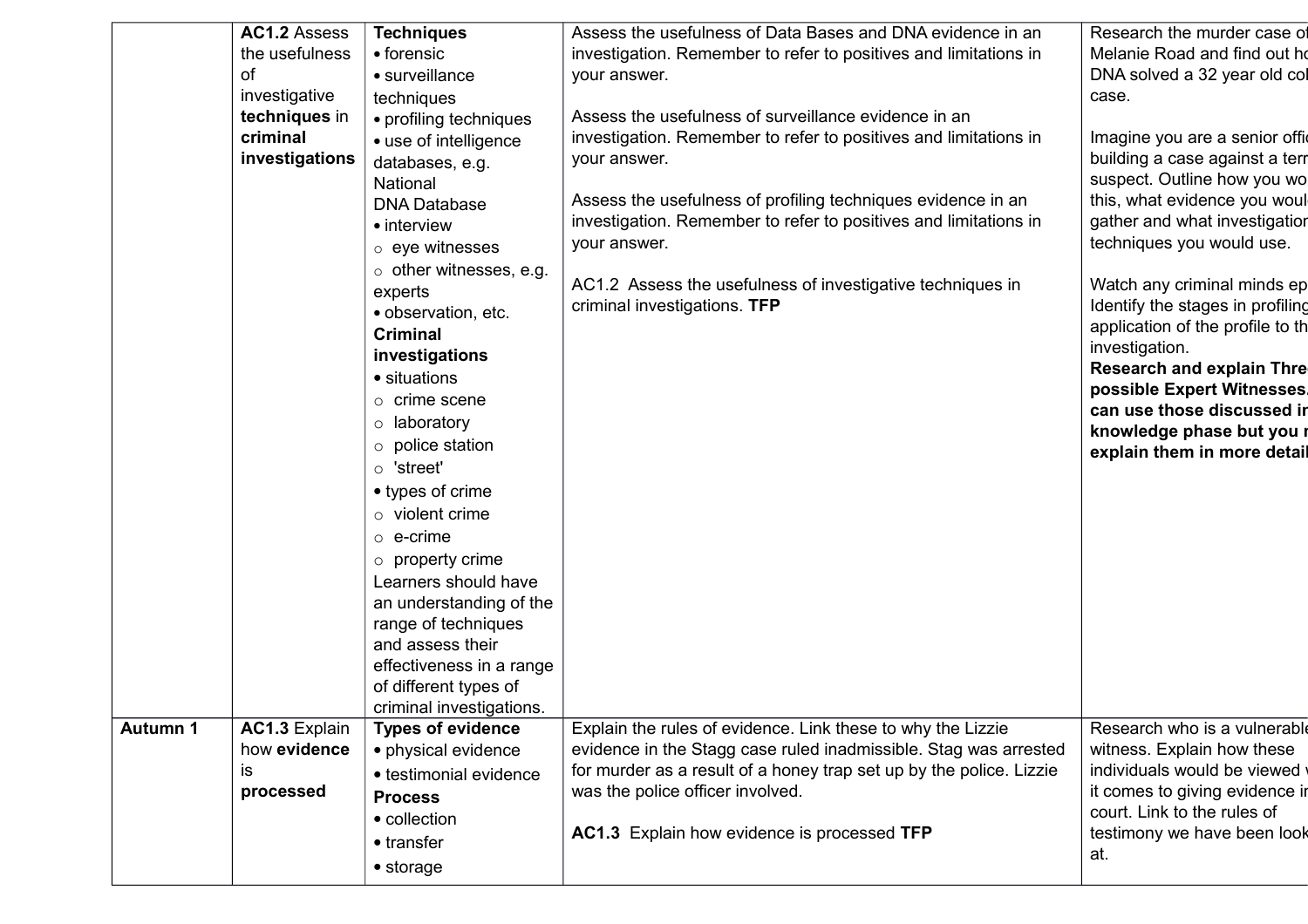| AC1.4<br>Examine the<br>rights of            | • personnel involved<br>Learners should have<br>an understanding of the<br>different types of<br>evidence and how they<br>are<br>collected and<br>processed.<br>Learners should<br>explore how different<br>types of<br>evidence were<br>processed through a<br>range of<br>case studies, e.g. Barry<br>George, Sally Clarke,<br>Angela Cannings,<br>Amanda Knox.<br><b>Individuals</b><br>$\bullet$ suspects<br>• victims | Consider the rights of the offender clearly indicating the legislation<br>on which these rights rest. Consider how these uphold the Human<br>Rights articles we discussed in Unit 1.                                                                                                                                                                                                                                                                                                                                                                                             | AC1.3. Write two questions a<br>mark scheme for those quest<br>to ask another person in clas<br>Identify one offense that a su<br>would be heard in the Magist<br>Court and one that would go                                                                                                                                                                                                                                    |
|----------------------------------------------|----------------------------------------------------------------------------------------------------------------------------------------------------------------------------------------------------------------------------------------------------------------------------------------------------------------------------------------------------------------------------------------------------------------------------|----------------------------------------------------------------------------------------------------------------------------------------------------------------------------------------------------------------------------------------------------------------------------------------------------------------------------------------------------------------------------------------------------------------------------------------------------------------------------------------------------------------------------------------------------------------------------------|----------------------------------------------------------------------------------------------------------------------------------------------------------------------------------------------------------------------------------------------------------------------------------------------------------------------------------------------------------------------------------------------------------------------------------|
| individuals in<br>criminal<br>investigations | • witnesses<br>Learners should<br>consider the rights of all<br>individuals from<br>investigation through to<br>appeal.                                                                                                                                                                                                                                                                                                    | Consider the rights of the victim. Link to legislation and evaluate<br>as to why these are important. Use a case study you find yourself<br>to illustrate what you are saying. You can use one of the cases we<br>have already discussed in this module like the Amanda Knox case<br>where the parents of Meredith Kercher would be considered the<br>victims. Using your case study write a possible victim statement<br>and remember the Ripple Theory we looked at in unit<br>Consider the rights of the witness. What is the main reason it<br>is important to protect them? | Crown Court. Create a pictul<br>outline of the offender includi<br>age, ethnicity, class, previous<br>offenses and known associat<br>Draw a flow diagram that dep<br>the journey of each offender<br>offense all the way to appeal.<br>Research what is available Id<br>and nationally to support victi<br>crime.<br>Complete AC1.4 Examine th<br>rights of individuals in crimina<br>investigations as a whole<br>document. TFP |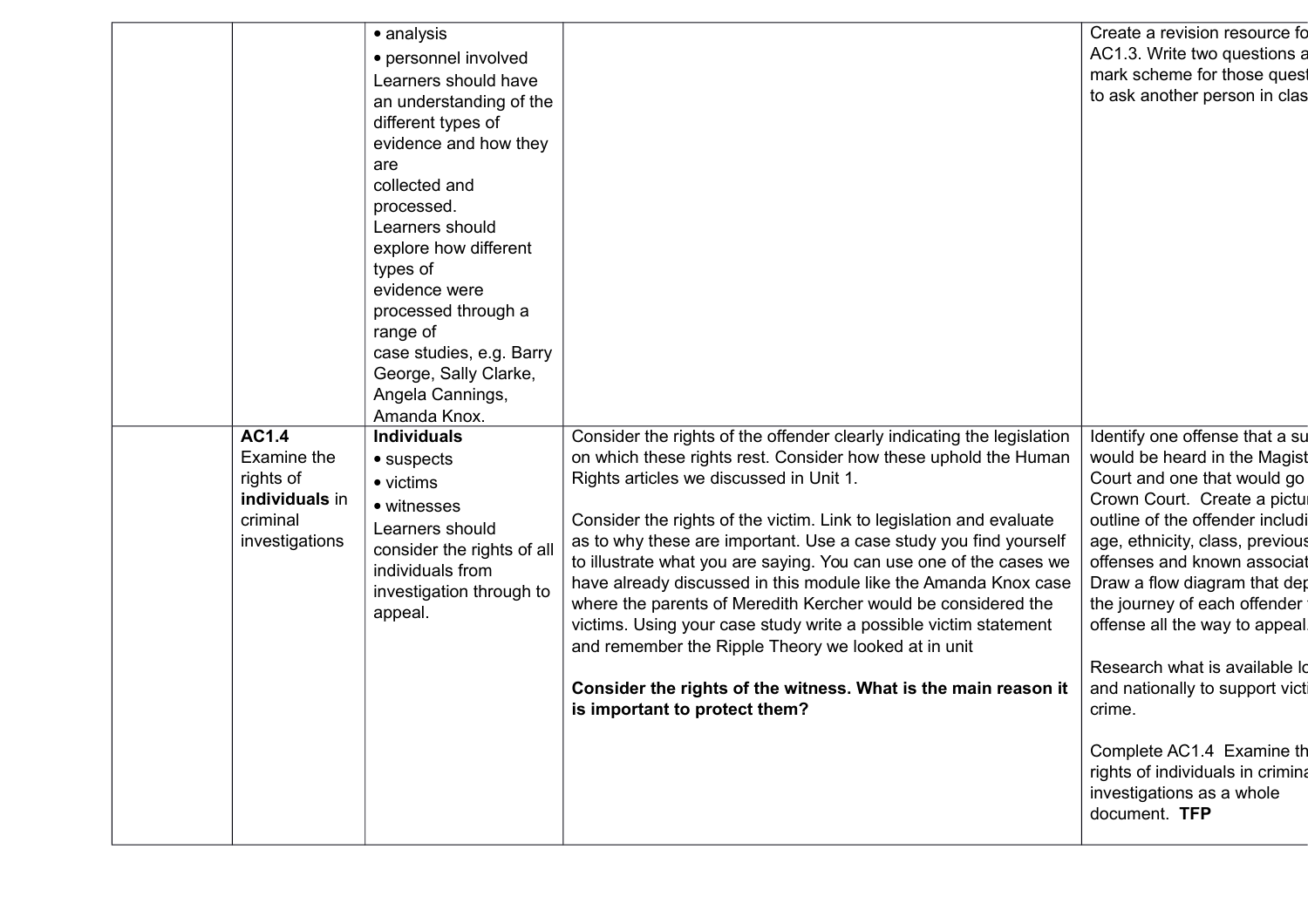| <b>Calendar</b> | <b>Big</b><br><b>Question/T</b><br>heme                                                                                | <b>Small Questions</b>                                                                                                                                                                                                                                                                                                                      | <b>Assessment Opportunities and Criteria.</b><br><b>Teacher Feedback point (TFP)</b>                                                                                                                                                                                                                                                                                     | <b>Homework</b>                                                                                                                                                                                                                                                                                                                                              |
|-----------------|------------------------------------------------------------------------------------------------------------------------|---------------------------------------------------------------------------------------------------------------------------------------------------------------------------------------------------------------------------------------------------------------------------------------------------------------------------------------------|--------------------------------------------------------------------------------------------------------------------------------------------------------------------------------------------------------------------------------------------------------------------------------------------------------------------------------------------------------------------------|--------------------------------------------------------------------------------------------------------------------------------------------------------------------------------------------------------------------------------------------------------------------------------------------------------------------------------------------------------------|
|                 | AC2.1 Explain<br>the<br>requirements<br>of the Crown<br>Prosecution<br>Service<br>(CPS) for<br>prosecuting<br>suspects | <b>Requirements</b><br>$\bullet$ charging role $-$<br><b>Criminal Justice Act</b><br>2003<br>• Prosecution of<br>Offences Act 1985<br>• Full Code Test<br>Learners should have<br>an understanding of the<br>role of the CPS.<br>Learners should<br>explain the evidential<br>and public interest tests<br>in the decision to<br>prosecute. | Explain the charging role of the CPS in your own words.<br>AC2.1 Explain the requirements of the Crown Prosecution Service<br>(CPS) for prosecuting suspects. Hint Use case studies. TFP                                                                                                                                                                                 | Using the link<br>https://www.cps.gov.uk/about<br>explore the CPS further and<br>create a diagram that explain<br>what they do and why.                                                                                                                                                                                                                      |
|                 | AC2.2<br>Describe trial<br>processes                                                                                   | <b>Processes</b><br>• pre-trial<br>$\bullet$ bail<br>$\bullet$ roles<br>• plea bargaining<br>$\bullet$ courts<br>• appeals<br>Learners should have<br>knowledge of each of<br>the stages of the trial<br>process including the<br>roles of the personnel<br>involved.                                                                       | Explain each of the courts and link to examples of the types of<br>cases that might be heard there.<br>Explain the requirements for prosecutions to be heard in:-<br>1. Magistrates Court<br>2. Crown Court.<br>3. Youth Court.<br>Explain bail and when it is and is not used using case studies to<br>illustrate your answer.<br>Ac2.2 Describe the trial process. TFP | Research and explain The Co<br>of Human Rights. What kinds<br>cases would be heard here?<br>Outline one case you have<br>researched in detail.<br>https://www.gov.uk/courts<br>Produce a one page outline o<br>these.<br>Research and outline two<br>prominent cases and look at<br>bail was used in those. Creat<br>one A4 sheet answering this<br>question |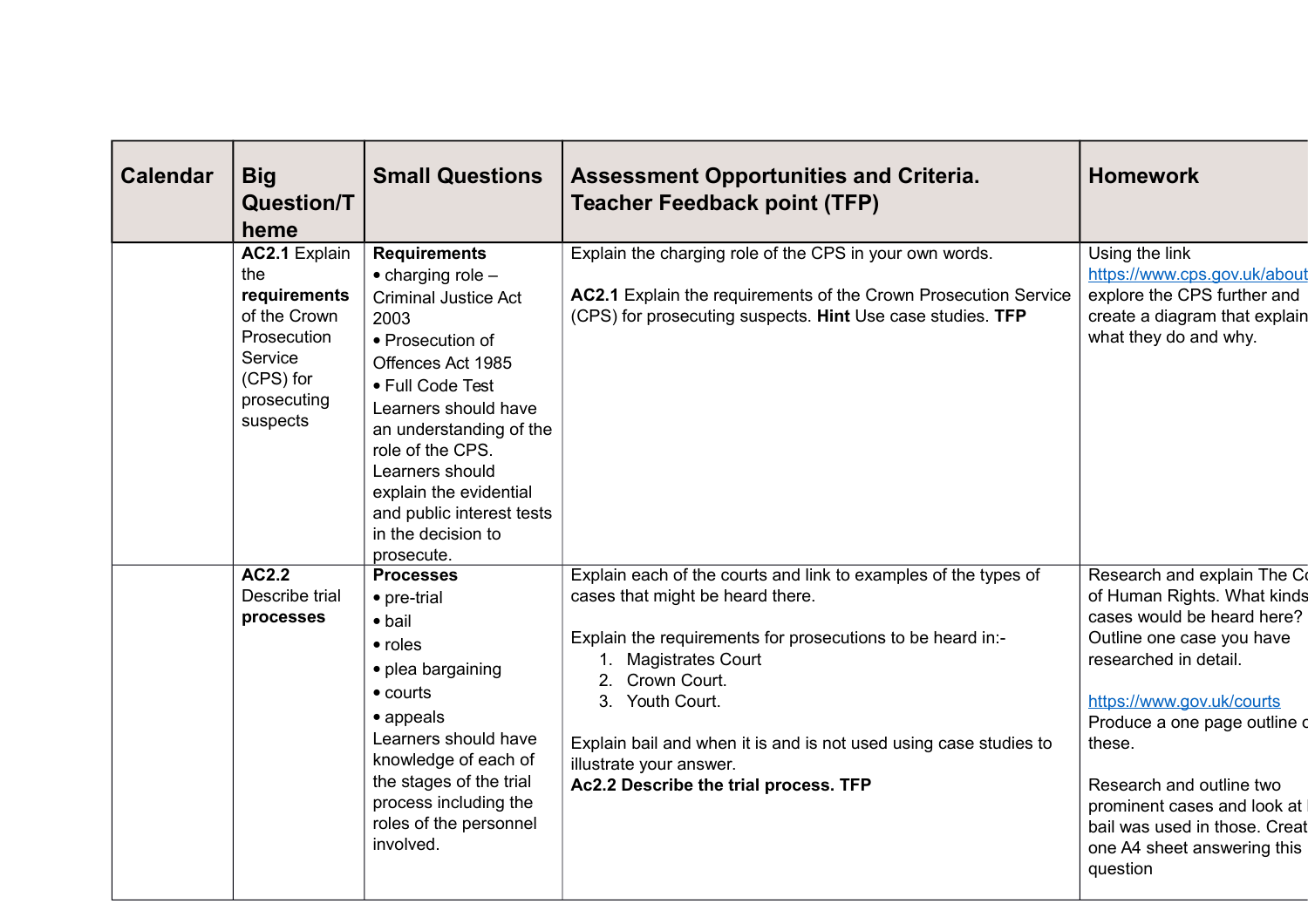|                 |                                                                                               |                                                                                                                                                                                                                                                                                                                  |                                                                                                                                                                                                                                                                                                       | Visit your local court in the so<br>holidays. The court is open to<br>public and has a public galler<br>Write a one page report abou<br>experience.                                                                                                                                                                                                                                                                                                                                                                                                                      |
|-----------------|-----------------------------------------------------------------------------------------------|------------------------------------------------------------------------------------------------------------------------------------------------------------------------------------------------------------------------------------------------------------------------------------------------------------------|-------------------------------------------------------------------------------------------------------------------------------------------------------------------------------------------------------------------------------------------------------------------------------------------------------|--------------------------------------------------------------------------------------------------------------------------------------------------------------------------------------------------------------------------------------------------------------------------------------------------------------------------------------------------------------------------------------------------------------------------------------------------------------------------------------------------------------------------------------------------------------------------|
|                 | AC2.3<br>Understand<br>rules in<br>relation to the<br>use of<br>evidence in<br>criminal cases | <b>Rules of evidence</b><br>• relevance and<br>admissibility<br>· disclosure of evidence<br>• hearsay rule and<br>exceptions<br>• legislation and case<br>law<br>Learners should have<br>an understanding of<br>how evidence is used<br>in court.                                                                | AC2.3 Outline the rules in relation to the use of evidence in<br>criminal cases. Apply this to the case of Sally Clarke who was<br>accused of murdering her first two children. The prosecution failed<br>to disclose that a second expert had stated her second child had<br>died of natural causes. | The Criminal Justice and Pub<br>Order Act 1994. You can do t<br>by summarising the paper for<br>at<br>http://library.college.police.uk<br>/hors/hors199.pdf                                                                                                                                                                                                                                                                                                                                                                                                              |
| <b>Autumn 2</b> | AC2.4 Assess<br>key<br>influences<br>affecting the<br>outcomes of<br>criminal<br>cases        | <b>Influences</b><br>$\bullet$ evidence<br>• media<br>• witnesses<br>$\bullet$ experts<br>• politics<br>• judiciary<br>• barristers and legal<br>teams<br>Learners should have<br>an understanding of the<br>many factors that can<br>influence the outcome<br>of a trial and be able to<br>assess their impact. | AC2.4 Assess key influences affecting the outcomes of criminal<br>cases. Hint Use case studies and legislation.                                                                                                                                                                                       | Research the following cases<br>more detail. Would you give t<br>same decision as the jury in t<br>cases?<br>1. In 1985 the Ministry of<br>Defence official Clive<br>Ponting was tried for<br>passing secret papers<br>about the Falklands V<br>an MP, but acquitted v<br>he argued the leak wa<br>the public interest.<br>R v Wang Regina v W<br>2.<br>is a legal case, in the<br>criminal law in Englan<br>and Wales, establishir<br>that a judge in Englan<br>in Wales is not entitled<br>direct, or instruct, orde<br>require, a jury to retur<br>verdict of guilty. |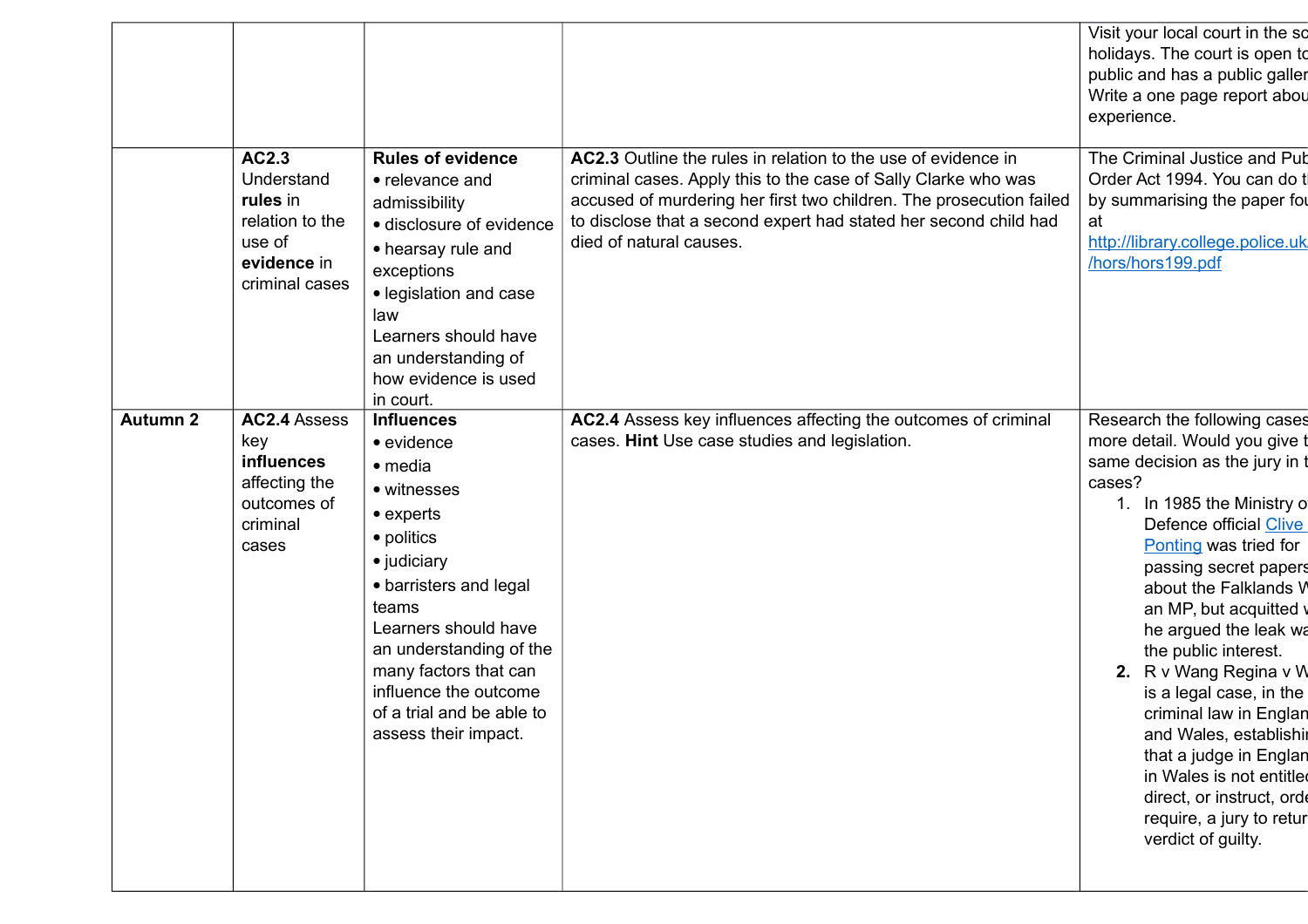| AC2.5 Discuss  | Laypeople           | AC2.5 Discuss the use of laypeople in criminal cases. Hint Apply | Research Jury duty at Gov.uk |
|----------------|---------------------|------------------------------------------------------------------|------------------------------|
| the use of     | $\bullet$ juries    | directly to case studies, examples and scenario where used.      | website.                     |
| laypeople in   | • magistrates       |                                                                  |                              |
| criminal cases | Learners should be  |                                                                  |                              |
|                | able to discuss the |                                                                  |                              |
|                | strengths and       |                                                                  |                              |
|                | weaknesses of both  |                                                                  |                              |
|                | juries and lay      |                                                                  |                              |
|                | magistrates.        |                                                                  |                              |

| <b>Calendar</b> | <b>Big</b><br><b>Question/</b> | <b>Small Questions</b>                           | <b>Assessment Opportunities and Criteria.</b><br><b>Teacher Feedback point (TFP)</b>                                                | <b>Homework</b>                                         |
|-----------------|--------------------------------|--------------------------------------------------|-------------------------------------------------------------------------------------------------------------------------------------|---------------------------------------------------------|
|                 | Theme                          |                                                  |                                                                                                                                     |                                                         |
| <b>Autumn 2</b> | AC3.1<br>Examine               | <b>Examine for</b><br>$\bullet$ bias             | AC3.1 Examine information for validity. Hint Examine a variety of<br>different sources and show that they are not always correct or | Using https://www.jeremy-<br>bamber.co.uk/ make a table |
|                 | information                    |                                                  | valid. An item may be politically biased or just the opinion of the                                                                 | showing why the verdict                                 |
|                 | for                            | • opinion<br>• circumstances                     | author. The source may be factually wrong or outdated. Consider                                                                     | against Jeremy may not be                               |
|                 | validity                       |                                                  | who has written the source and why it was written. Think about                                                                      | valid.                                                  |
|                 |                                | $\bullet$ currency                               | whether societies views have changed and if they influenced the                                                                     |                                                         |
|                 |                                | $\bullet$ accuracy<br><b>Information</b>         | outcome. TFP                                                                                                                        |                                                         |
|                 |                                | $\bullet$ evidence                               |                                                                                                                                     |                                                         |
|                 |                                |                                                  |                                                                                                                                     |                                                         |
|                 |                                | • trial transcripts                              |                                                                                                                                     |                                                         |
|                 |                                | • media reports                                  |                                                                                                                                     |                                                         |
|                 |                                | • judgements                                     |                                                                                                                                     |                                                         |
|                 |                                | • Law Reports                                    |                                                                                                                                     |                                                         |
|                 |                                | Learners should                                  |                                                                                                                                     |                                                         |
|                 |                                | develop the ability to<br>review information and |                                                                                                                                     |                                                         |
|                 |                                | make judgements on                               |                                                                                                                                     |                                                         |
|                 |                                | the suitability of the                           |                                                                                                                                     |                                                         |
|                 |                                | content they provide                             |                                                                                                                                     |                                                         |
|                 |                                | against a number of                              |                                                                                                                                     |                                                         |